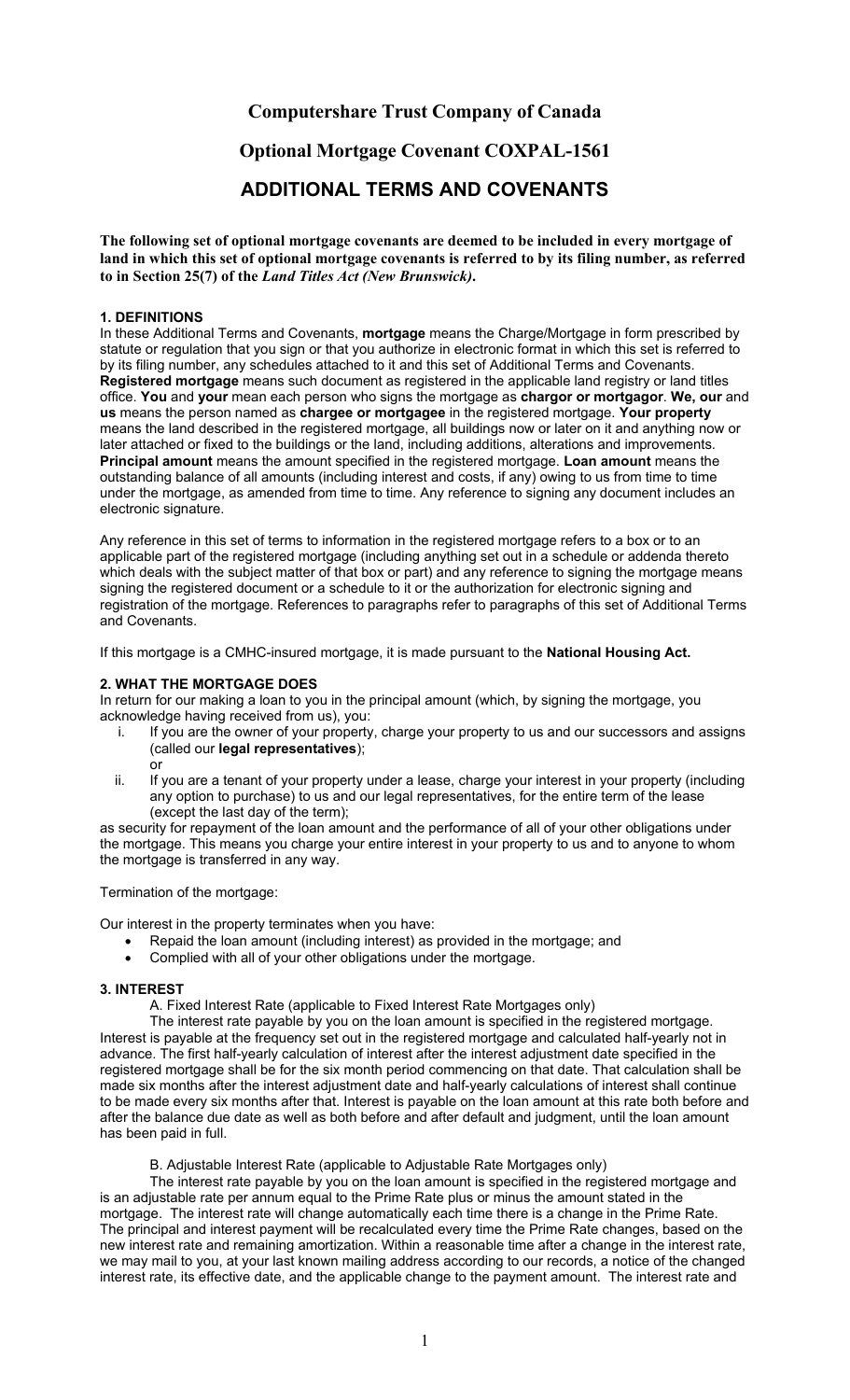payment amount will vary in accordance with this paragraph even if we fail to send this notice or you fail to receive it.

The interest rate on the mortgage is calculated monthly not in advance and payable at the frequency set out in the registered mortgage.

For the purposes of this mortgage, the term "Prime Rate" means on any day, the annual rate of interest which the Royal Bank of Canada establishes at its principal office in Toronto as the reference rate of interest to determine interest rates it will charge on such day for commercial loans in Canadian dollars made to its customers in Canada and which it refers to as its "prime rate of interest".

## C. Compound Interest

If on any regular mortgage payment date you do not make the payment due on that day, we will charge you interest on any overdue portion of the loan amount (including interest) until paid to us. This is called **compound interest.** Compound interest shall be paid on your loan payment dates. We will also charge interest, at the rate payable on the loan amount, on compound interest that is overdue until paid to us, both before and after the final payment date as well as both before and after default and judgment.

## D. Progress Advance Construction Mortgage

An improvement means any alteration, addition or repair to any building on your property or any construction, erection or installation on your property. If the purpose of the mortgage is to finance an improvement via progress advances, the accrued interest on progress advances is calculated daily and payable monthly during the construction period, until the interest adjustment date specified in the registered mortgage. The interest rate charged during the construction period is specified in the additional provisions section of the registered mortgage. Interest on any overdue interest, compounded monthly, will be calculated on the same basis until paid. No additional progress advances will be made until any outstanding overdue interest is paid. Interest that has accrued but not yet been paid as of the interest adjustment date, will be deducted from the last substantial advance. Refer to section 19 for more information regarding Progress Advance Construction Mortgages.

## **4. HOW YOU WILL REPAY YOUR LOAN**

## A. Currency and Method of Payment

You shall pay the loan amount to us in Canadian dollars. Your regular mortgage payments and all other payments will be withdrawn from the bank account provided to us by you.

## B. When you will make payments

The principal amount, together with interest calculated from the interest adjustment date, shall become due and be paid by you in regular mortgage payments. If the interest rate is a fixed rate, you will make your regular mortgage payments to us in equal installments in the amount specified in the registered mortgage. If the interest rate in the mortgage is an adjustable interest rate, you will make regular mortgage payments to us in the amount specified in the registered mortgage until the interest rate is adjusted and thereafter in the payment amount as varied from time to time as provided in paragraph 3B. Regular mortgage payments begin on the date specified, continue at the frequency specified and end on the date specified in the registered mortgage. Each date that you are required to make a regular mortgage payment is called a **Regular Mortgage Payment Date**. Each regular mortgage payment consists of a portion of the principal amount together with the interest due and payable on the regular mortgage payment date. You will pay the balance of the principal amount, together with all interest due and payable on it, on the balance due date specified in the registered mortgage.

## C. Application of Mortgage Payments

Each regular mortgage payment will be used: **first**, to pay interest due and payable and **next**, to reduce the principal amount. However, if you are in default, we may apply your payment or any other money we receive from you, as we choose.

## **5. PAYING OFF A MORTGAGE BEFORE THE MATURITY DATE**

You may pay off some, or the entire mortgage early only in the ways described below. If we later agree to change or extend the terms of the mortgage, these prepayment provisions will not apply to the new or extended term.

For these prepayment privileges, a year means the 12 month period starting on the interest adjustment date and on each anniversary of the interest adjustment date.

A. Partial Prepayment

You may increase your payments, or pay off some of your mortgage early in the ways listed in the chart below. These options apply to partial prepayments only. The options are available each year of the term of the mortgage and cannot be saved to use in a later year. Partial prepayment options used in any combination may not exceed the 20% yearly prepayment maximum. You may not use any of these partial prepayment options if you are in default in payment or in performance of any of the other terms or conditions of the mortgage.

| <b>PARTIAL PREPAYMENT OPTIONS</b>            |                                                                                                                                                                               |  |  |  |
|----------------------------------------------|-------------------------------------------------------------------------------------------------------------------------------------------------------------------------------|--|--|--|
| <b>Options</b>                               | <b>Restrictions</b>                                                                                                                                                           |  |  |  |
| 1) Prepay up to 20% of the Principal Amount. | The request must be made at least 5 days<br>before the next regularly scheduled payment<br>date and must be made on the next regularly<br>scheduled payment date. The minimum |  |  |  |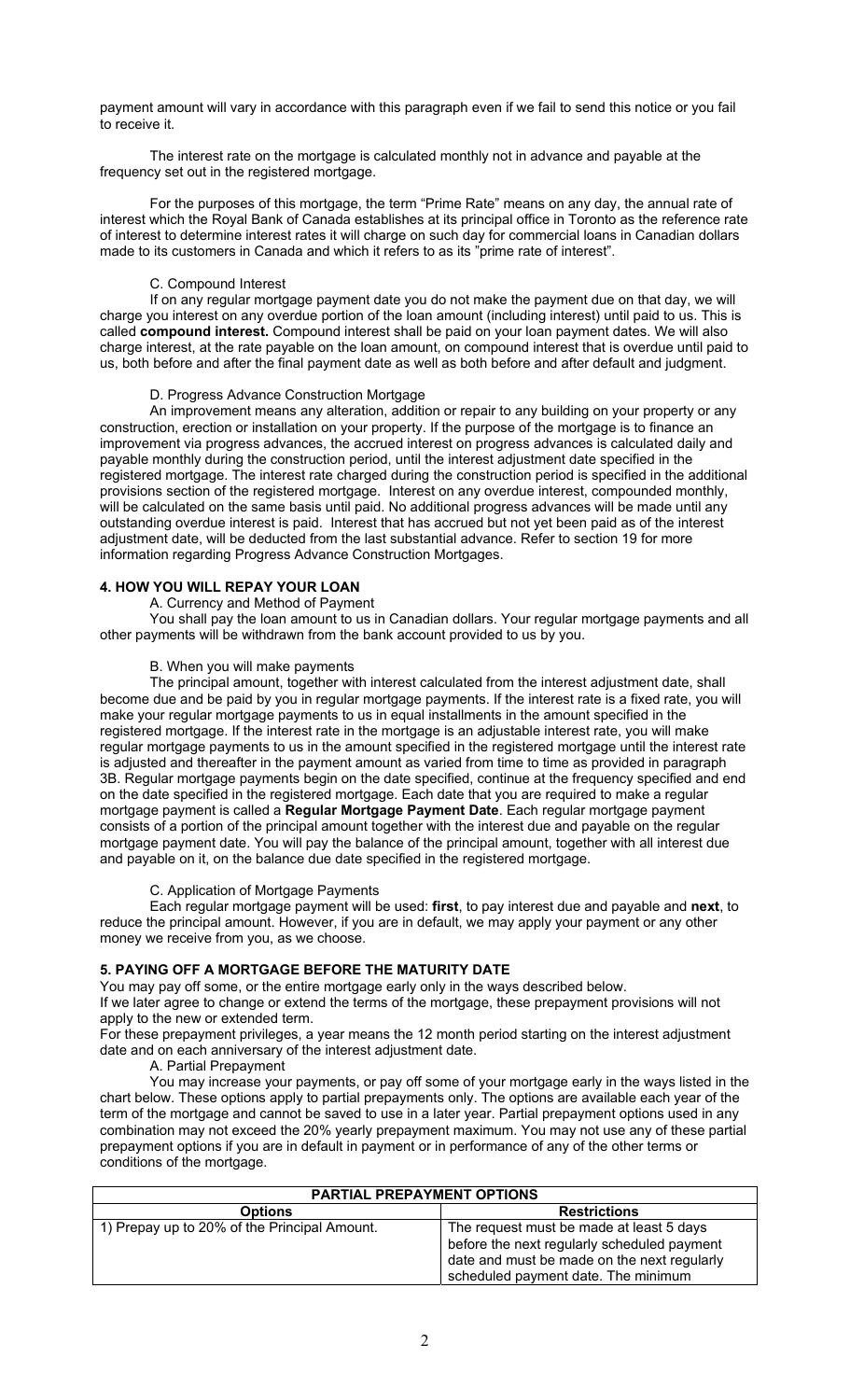|                                                                                                          | prepayable amount is \$1000 and cannot exceed<br>the yearly maximum.                             |
|----------------------------------------------------------------------------------------------------------|--------------------------------------------------------------------------------------------------|
| 2) Increase the regular payment up to 20% of the<br>principal and interest payment amount set out in the | Once each year of the term of your mortgage.                                                     |
| registered mortgage.                                                                                     | The request must be made at least 5 days                                                         |
| Should your mortgage have interest only mortgage<br>payments, this option is not available. Option 1     | before the regularly scheduled payment date on<br>which the increase in the payment amount is to |
| detailed above is permitted.                                                                             | be in effect.                                                                                    |

After each partial payment, you must continue to make your regular mortgage payments.

B. Prepayment in Full You may prepay the mortgage only upon:

(i) *Fixed Interest Rate Mortgages – Term 5 years or less* 

if you have a fixed interest rate on your mortgage and a term of 5 years or less, payment of a prepayment charge equal to the GREATER of the interest rate differential (IRD) or 3 months interest calculated on the outstanding loan amount;

(ii) *Fixed Interest Rate Mortgages – Term more than 5 years*

if you have a fixed interest rate on your mortgage and a term greater than 5 years and (a) prepayment occurs within the first 5 years of the term, payment of a prepayment charge equal to the GREATER of the interest rate differential (IRD) or 3 months interest calculated on the outstanding loan amount, and

(b) if prepayment occurs after the first 5 years of the term, payment of a prepayment charge of 3 months interest calculated on the outstanding loan amount; or,

(iii) *Adjustable Interest Rate Mortgages* 

if you have an adjustable rate on your mortgage, payment of a prepayment charge equal to 3 months interest calculated on the outstanding loan amount.

In this section IRD means the difference between the interest rate on the mortgage and the then current interest rate for a mortgage then offered by us for a term closest to the term remaining on the mortgage, as determined by us.

## C. Portable Mortgage

If you have a firm agreement for the purchase of a new property then subject to our approval, you may without penalty transfer your existing loan amount to your new property or you may combine your existing loan amount with additional funds to purchase the property. You and the new property must be re-qualified and satisfy our underwriting guidelines. The new property must be in a province in which we are registered to conduct business. You will pay all legal cost to discharge the mortgage and to prepare and register the replacement mortgage on the new property and our servicing fee.

If you transfer your existing loan amount the terms and conditions of your mortgage will remain the same. If you combine your existing loan amount with additional funds, the interest rate on the mortgage will be

(i) *Fixed Interest Rate* 

if you have a fixed interest rate on the replacement mortgage, a blend of the rate that you were paying on the loan amount transferred and the rate applicable to the additional funds, as determined by us; or,

#### (ii) *Adjustable Interest Rate*

if you have an adjustable interest rate on the replacement mortgage, the greater of the rate on the existing mortgage and the then prevailing adjustable interest rate, as determined by us.

If the port of the mortgage has been approved by us, the closing of the purchase of your new property may be up to 30 days after the sale of your property. On the closing of your property you must pay to us the loan amount and the applicable prepayment charge. The prepayment charge will be returned to you on the closing of the purchase of your new property and registration of the replacement mortgage, provided all our approval requirements have been adhered to.

- D. Assumption of the Mortgage if your property is sold
- (i) If you transfer title, or agree to transfer title, to your property to anyone without first obtaining our written approval, we may require you to pay the loan amount together with the applicable prepayment charge immediately in full. If we accept any payment from any person who we have not first approved in writing, this does not mean that we have granted our prior written approval or that we have given up our right to require you to pay the loan amount immediately in full.
- (ii) You agree to give us sufficient information to enable us to decide whether we should give our written approval. Once we receive this information, we will make our decision as soon as possible. We will not unreasonably withhold our approval.
- (iii) For each request for approval of an assumption, there may be an administration and processing fee. You must pay us these fees immediately, whether or not we approve the assumption.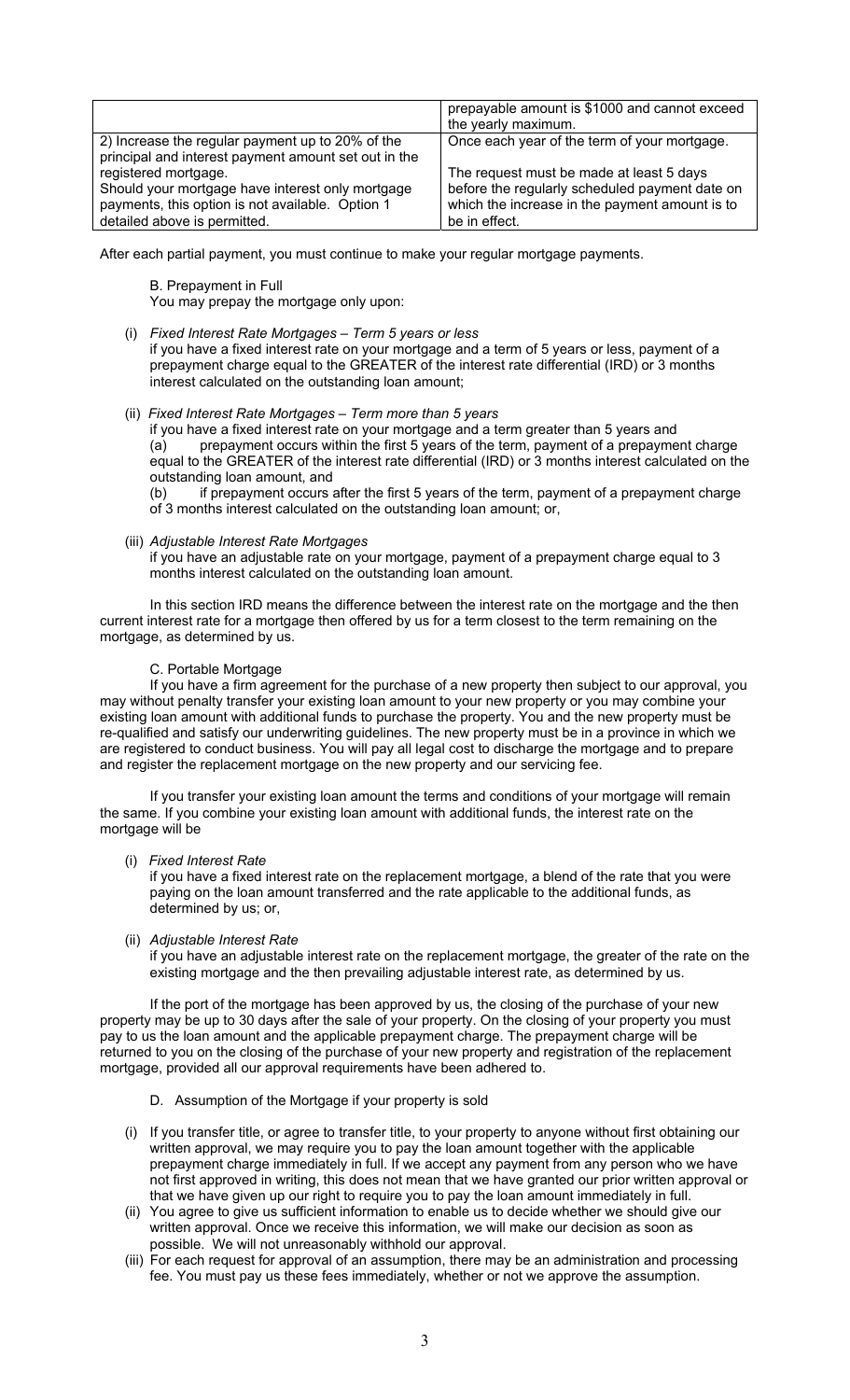(iv) We release you from your obligations under the mortgage and to pay the loan amount, and, if applicable, we release any guarantors from their guarantee, if: (a) we give our written approval to you to transfer title to your property; (b) the transfer is to a person or persons other than yourself so that you will not retain any ownership interest in your property after the transfer of title takes place; and (c) you provide us with proof of registration of a Transfer/Deed of Land to the approved person or persons, and, if we request it, one or more assumption or guarantee agreements.

#### E. Match a Payment and Miss a Payment Option

You may match any regular payment on a regular mortgage payment date as long as the mortgage is not in default. Match a Payment means you have prepaid an amount equal to your regular mortgage payment and is subject to the yearly maximum partial prepayment amount. You may miss any regular payment as long as you have already matched a payment earlier in the term and your mortgage is not in default. Previous matched payments may not be used to miss a payment if this mortgage is assumed by a subsequent purchaser.

#### F. Convertibility

Provided you are not in default under the Mortgage, you may convert without payment of any prepayment charge as follows:

- (a) If the mortgage is for a six-month closed or six month open term, you may request us to extend the term and fix the interest rate for the mortgage for a term which we then offer which is 1 year or greater at our interest rate then in effect for mortgages for the term which you select; or
- (b) If the interest rate of the mortgage is an adjustable rate you may request us to fix the interest rate for the mortgage for a term at our interest rate then in effect for mortgages for a term which ends after the balance due date of the mortgage.

In each case you must give us your written request to convert or sign our conversion extension agreement at least ten days before the next regular payment date. The fixed interest rates that are in effect on the date we receive the written request or signed conversion extension agreement will apply to your mortgage. The amortization period of the mortgage may not be changed on a conversion.

#### G. Renewal

You will be sent a renewal offer in advance of the maturity date of your mortgage provided the mortgage is not in default and you are in good standing as determined by us. Renewals will be processed on the maturity date of the mortgage at the lower of the rate of the renewal offer or our published mortgage rate in effect at the maturity date. In the event we do not receive your signed renewal agreement 2 days prior to maturity, we will auto renew your mortgage to a 6 month open term at our rate for such mortgage. Such renewal will continue from time to time until we receive a completed renewal agreement from you.

In the event the mortgage is in default or we determine you not to be in good standing, you will receive notification of our intent to not renew your mortgage with us and that we require payment in full of the loan amount on the maturity date.

#### H. Cash Back

 If you received a cash back amount or other incentive from us upon funding of the mortgage or the renewal of the mortgage by way of a cash payment, an allowance, a gift certificate or voucher or a discount on the interest rate calculated over the term of the mortgage or term of the renewal, you must on a prepayment in full, an early renewal or a conversion of the mortgage pay back to us in addition to any prepayment charge, a proportionate part of such cash back amount. The proportionate part is calculated by division of your cash back amount by the number of months in the term times the number of months remaining in the term (including the month in which the prepayment, early renewal or conversion is made).

#### **6. YOUR TITLE TO YOUR PROPERTY**

A. As Owner of Your Property, you certify that:

- i. You are the lawful owner of your property;
- ii. You have the right to give us the mortgage;
- iii. There are no encumbrances on the title to your property; and
- There are no limitations or restrictions on your title to your property except building by-laws, zoning regulations and registered restrictions.

This paragraph A applies unless you have advised us and we have accepted in writing that you are a tenant of your property under a lease, in which case paragraph B applies.

- B. If you Are a Tenant of Your Property
	- i. You certify that:
		- a. The property is leased to you and your legal or personal representatives under a lease, a copy of which you have provided to us;
		- b. The lease is a binding and existing lease and all information you have provided to us concerning it is true;
		- c. All rents payable under the lease have been paid to the date you sign the mortgage;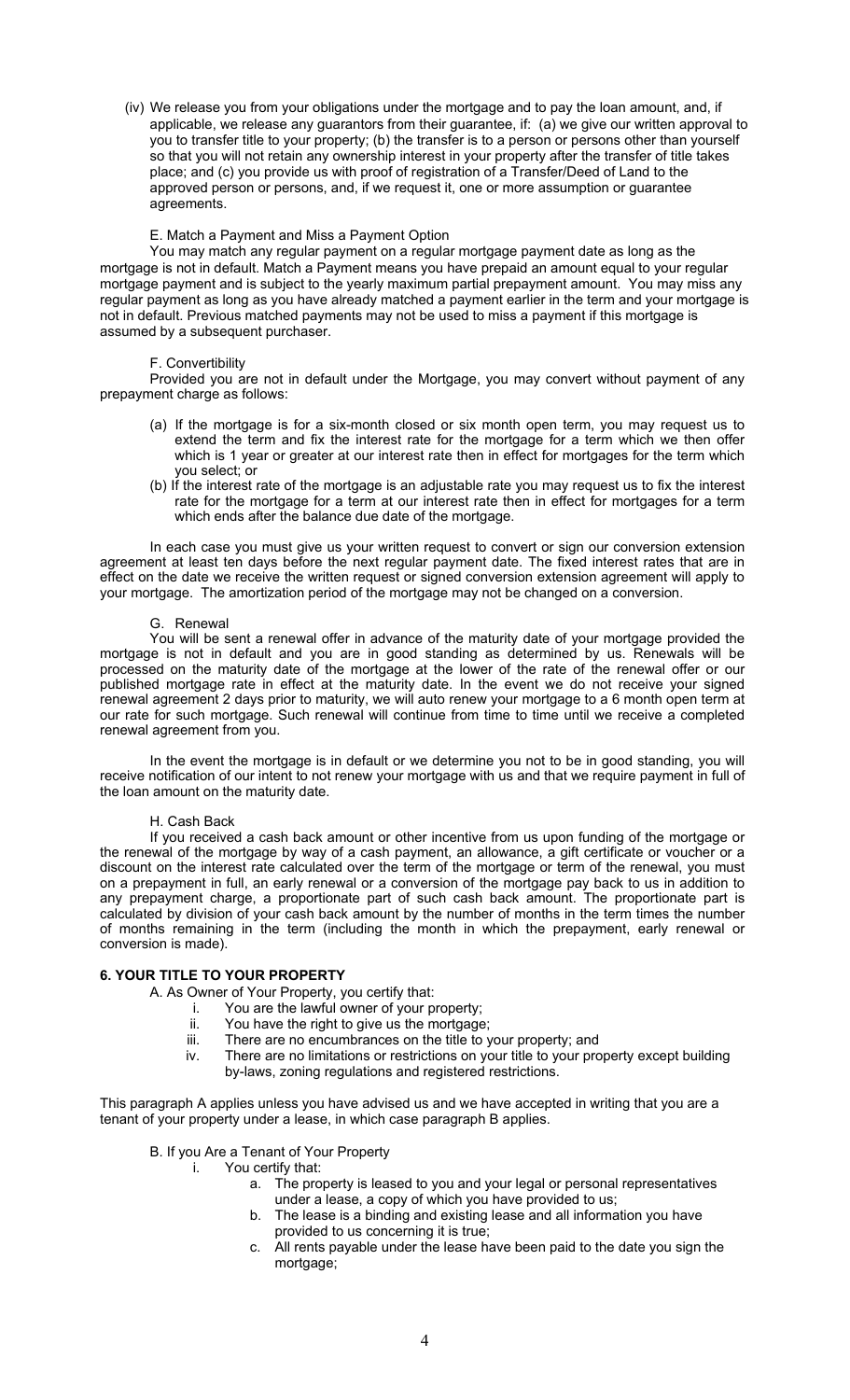- d. You have permission or the right to assign and mortgage or charge the lease; and
- e. Except as expressed in the lease, there are no limitations, restrictions or encumbrances on your interest under the lease other than building by-laws, zoning regulations and registered restrictions.
- ii. You promise:
	- a. To pay the rent as it falls due;
	- b. To comply with all of the other terms of the lease and not to do anything that would cause the lease to be terminated;
	- c. Not to surrender the lease;
	- d. Not to make any change in the lease without first obtaining our written consent;
	- e. To give us a true copy of any notice or request you receive concerning the lease; and
	- f. To notify us immediately if your landlord advises you of early termination or takes any steps to effect early termination of the lease.
- iii. You hold the last day of the term of the lease for us and grant us the power to transfer or otherwise deal with such last day together with the lease.
- C. You will not do anything that will interfere with our interest in your property.

D. In order to ensure that your entire interest in your property is charged to us you will sign any other documents or do anything further that we think is necessary.

#### **7. RESTRICTIONS ON USE AND SALE OF YOUR PROPERTY**

A. You will not make any additions, alterations or improvements to your property or use your property for any business purposes without our prior written consent. You may not use your property for any illegal purposes.

B. You will occupy the property as your and your family's principal residence and will only rent to others all or any part of your property in accordance with our prior written authorization. If we have authorized the rental of all or part of your property, you will do so for residential purposes only in a prudent businesslike manner at fair rents and in compliance with all applicable tenancy laws and regulations.

C. You will not sell or otherwise dispose of your property without our prior written approval.

D. You will not make another mortgage on your property and not use it as security for any other debt without our prior written approval.

#### **8. WE ARE UNDER NO OBLIGATION TO MAKE ADVANCES TO YOU UNDER THE MORTGAGE**

If we decide, for any reason, that we do not wish to advance the entire principal amount or any part of it to you then we do not have to do so, even though the mortgage is prepared, signed or registered, and whether or not any part of the principal amount has already been advanced. However, by signing the mortgage you charge all of your interest in your property to us. You will reimburse us, on demand, for all our expenses of investigating the title to your property and preparing and registering the mortgage.

#### **9. TAXES**

You will ensure property taxes are always paid on time to the respective municipality. At our option, we may decide to collect property taxes from you which we will then remit to the municipality. If we decide to collect property taxes from you, the following terms are applicable:

A. You will make **regular tax payments** to us on account of property taxes on each regular mortgage payment date. The amount of each regular tax payment will be based on our estimate of a year's taxes on your property next becoming due and payable and may change from time to time to reflect changes in the annual taxes on your property. The regular tax payments should enable us to pay all property taxes on or before their annual due date. Or, if your property taxes are payable in installments, the regular payments should enable us to pay the full year's installments of property taxes on or before the date on which the first installment is due.

B. If, however, the annual due date or the first installment date for the payment of your property taxes is less than one year from the interest adjustment date, you will pay us equal regular tax payments during that period and during the next 12 months. These equal tax payments will be based on our estimate of the total taxes payable for both periods so that we will receive enough money from you to pay all taxes for both of those periods.

C. You will also pay us, on demand, any amount by which the actual taxes on your property exceed our estimate of your taxes. Or, at our option, we may increase the regular payment to cover this amount.

D. We will pay your taxes from the regular payment we receive from you as long as you are not in default under the mortgage. We are not obliged to make tax payments on the dates they are due or more often than once a year. If you have not paid us enough for taxes, we may still pay the taxes. This will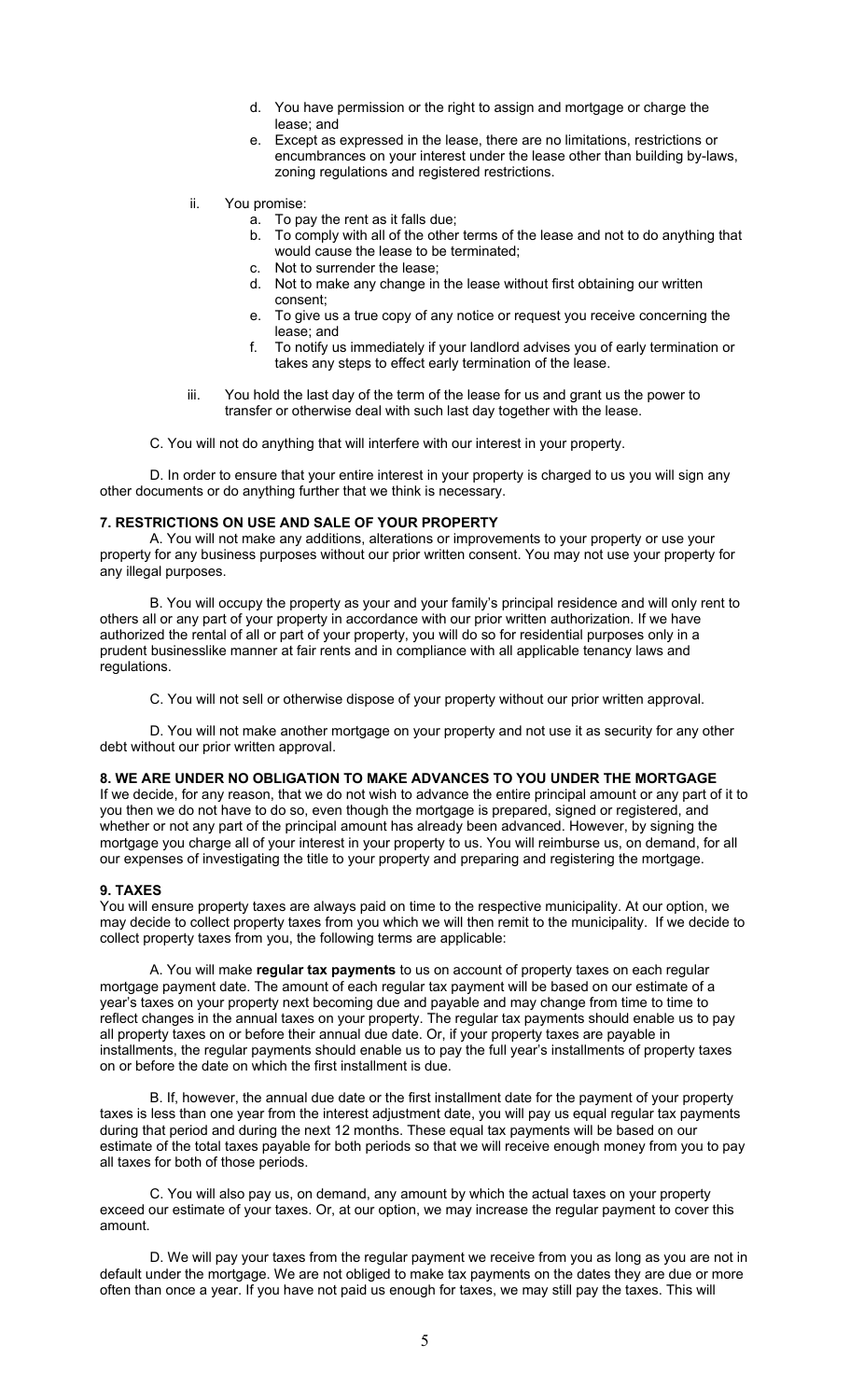create a debit balance in your tax account. Any debit balance is immediately payable by you. We are under no obligation to advise you that a debit balance has been created. Debit balances are charged interest at the interest rate under the mortgage.

E. We will not pay you interest on any credit balance in your tax account.

F. If you fail to pay us any amount when it is due, we may apply the money in your tax account towards payment of such amount.

G. We can deduct from the total final advance of the principal amount enough money to pay all taxes due on or before the interest adjustment date and which have not been paid on the date the final advance is made.

H. You will immediately send us all assessment notices, tax bills or tax notices which you receive.

#### **10. PAYMENTS WE CAN MAKE**

We can pay off any liens, claims or encumbrances against your property which we consider to have priority over the mortgage. We can also pay all our expenses of collecting any payments not received from you when due. These expenses will include all our legal expenses on a solicitor and own client basis. You must immediately reimburse us for any amount so paid.

If we pay off any liens, claims or encumbrances against your property, we will be entitled to all the rights, equities and securities of the person, company, corporation or Government so paid off. We are authorized to retain any discharge which may be given for six months or more, if we consider it advisable to do so.

## **11. TRANSFER OF LEASES AND RENTS**

A. If you have leased or, at a later date, lease all or part of your property to another person or persons, then you transfer and assign to us:

- i. All leases, lease agreements and their renewals;
- ii. All rents and other money payable under the terms of all leases and agreements. However, we may allow you to receive the rents so long as there is no default by you in making your payments to us or in complying with your other obligations to us under the mortgage; and
- iii. All rights under the leases and agreements as they affect your property.

B. In addition, you confirm that:

- i. You must obtain our prior written consent for any future leases of your property or for the renewal of any lease (other than a renewal provided for in any lease);
- ii. Nothing we do under this paragraph 11 shall put us in possession of your property;<br>iii. However, if you default under the mortgage, we have the right to take possession o However, if you default under the mortgage, we have the right to take possession of
- your property; and iv. We are not obliged to collect any rent or other income from your property nor to comply with any term of any lease or agreement.

## **12. INSURANCE**

You will without delay insure, and keep insured, in our favour and until the mortgage is discharged, all buildings covered by the mortgage (including those which will be built in the future both during construction and afterwards) against loss or damage by fire and other perils usually covered in fire insurance policies and against any other perils we request. Such insurance must be provided by a company approved by us for the replacement cost of the buildings (the maximum amount for which the buildings can be insured) in Canadian dollars. Your policy must be in form satisfactory to us and must include extended perils coverage and a mortgage clause stating that loss is payable to us. You shall, at our request, transfer to us all insurance policies and receipts you have on the buildings and any proceeds from that insurance.

If you do not:

- Maintain insurance on the buildings that, in our opinion, complies with this paragraph;
- Deliver a copy of any insurance policy or receipt to us at our request; or
- Provide us with evidence, at our request, of any renewal or replacement of the insurance, at least fifteen full days before your insurance expires or is terminated,

we can, but are not obliged to, insure any of the buildings. What we pay for this insurance shall be added to the amount you owe under this mortgage and shall bear interest at the mortgage interest rate. You will pay this amount with your next monthly payment. If any loss or damage occurs, you will provide us immediately, at your expense, with all necessary proofs of claim. You will also do all necessary acts to enable us to obtain payment of insurance proceeds. The production of this mortgage will be sufficient authority for an insurance company to pay us any loss related to the insurance policy or to accept instructions from us dealing with the loss.

Insurance proceeds may, in whole or in part, at our option, be:

- a) Applied to rebuild or repair the damaged buildings;
- b) Paid to you;
- c) Paid to any other person who owns or did own the property, as established by the registered title; or
- d) Applied, at our sole discretion, to reduce any part of the loan amount, whether due or not yet due.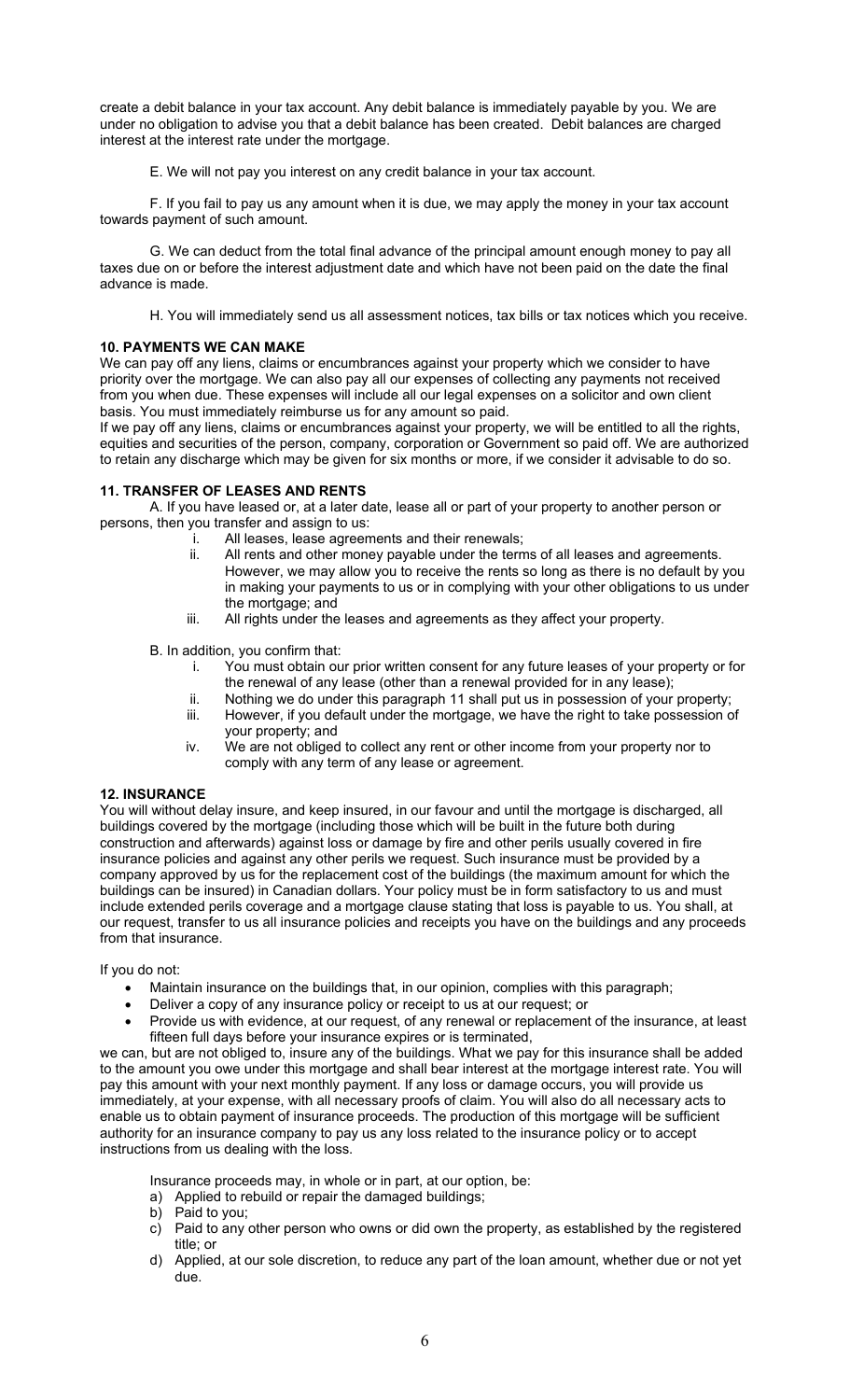This paragraph 12 does not apply (and paragraph 22E does apply) if your property is a condominium unit.

# **13. KEEPING YOUR PROPERTY IN GOOD CONDITION**

You shall keep your property in good condition and make any repairs needed. You shall not do anything, or let anyone else do anything, that lowers the value of your property. We can inspect your property at any reasonable time. If, in our opinion, you:

- Do not keep your property in good condition; or
- Do or allow anything to be done that lowers the value of your property;

we can make any repairs or do any other thing we think are advisable. The costs of any inspections and any repairs or actions we make are immediately payable by you.

# **14. ENVIRONMENTAL PROVISIONS**

We (including, in this section, Canada Mortgage and Housing Corporation or other mortgage insurer) may inspect your property and the buildings on it when we consider it appropriate. We may do this for any purpose but particularly to conduct environmental testing, site assessments, investigations or studies which we consider necessary. The costs of any testing, assessment or study will be payable by you and you will pay us the costs immediately after we give you notice of them. If you do not pay us when we request it, we can add the amounts to the outstanding balance under your mortgage and they will bear interest at your mortgage interest rate. If we do the things permitted under this section, we will not be considered to be in control of your property.

## **15. REPAYMENT OF LOAN AMOUNT ACCELERATED**

The loan amount will become payable immediately, at our option, if:

- a) You default in making any regular mortgage payment, or any other payment you are obliged to make to us under the mortgage.
- b) You fail to comply with any of your other obligations under the mortgage.
- c) Any lien is registered against your property or we receive written notice of any lien that is created as a result of unpaid property taxes, utilities, unpaid condominium maintenance fees, judgements or construction liens or other similar encumbrances.
- d) Your property is abandoned.
- e) Any buildings being erected or additions, alterations or improvements done on your property remain unfinished without work being done on them for 15 consecutive days.
- f) Your property is used for any illegal purposes.
- g) You sell or otherwise dispose of your property or mortgage your property to a person not approved in writing by us.

If the loan amount so declared due and payable is paid prior to the balance due date, you agree to compensate us by payment of a prepayment charge equal to three months interest at the interest rate of the mortgage. Where default continues to or is made after the balance due date, the outstanding amount may only be paid upon payment of three months interest on the loan amount or three months written notice in lieu thereof. You further agree that we may recover such prepayment charge from the proceeds of any sale of your property or other proceedings for enforcement of the mortgage.

## **16. APPOINTING A RECEIVER TO RECEIVE INCOME**

If you default in making any regular monthly loan payment or any other payment which you have agreed to make to us, or in complying with any of your other obligations under the mortgage, we can, in writing, appoint a receiver (which includes a receiver and manager) to collect any income from your property. We can also, in writing, appoint a new receiver in place of any receiver appointed by us. The receiver is considered to be your agent and not ours and his defaults are considered to be solely your defaults.

The receiver has the right to:

- Use any available remedy (taken in your name or our name) to collect the income from your property;
- Take possession of your property or part of it; and
- Manage your property and maintain it in good condition.

From the income collected the receiver may:

- a) Retain a commission of 5% of the total money received or any higher rate permitted by a judge or other authorized officer.
- b) Retain enough money to pay disbursements spent on collecting the income.
- c) Pay all taxes, fire insurance premiums, expenses of keeping your property in good condition, interest on those payments and all other charges that have priority over the mortgage and interest on those charges.
- d) Pay us all interest that is due and payable under the mortgage and then pay us all or part of any other amount payable under the mortgage, whether it is due or not.

Nothing done by the receiver puts us in possession of your property or makes us accountable for any money except for money actually received by us.

## **17. ENFORCING OUR RIGHTS**

A. Remedies on Default

If you default in making any regular monthly loan payment or any other payment that you are obliged to make to us or in performing any other obligation under the mortgage or you become bankrupt or you abandon or leave the property unoccupied, we may do any one or more of the following in any order:

i. Sue you — We may take such action as is necessary to obtain payment of all or any part of the loan amount.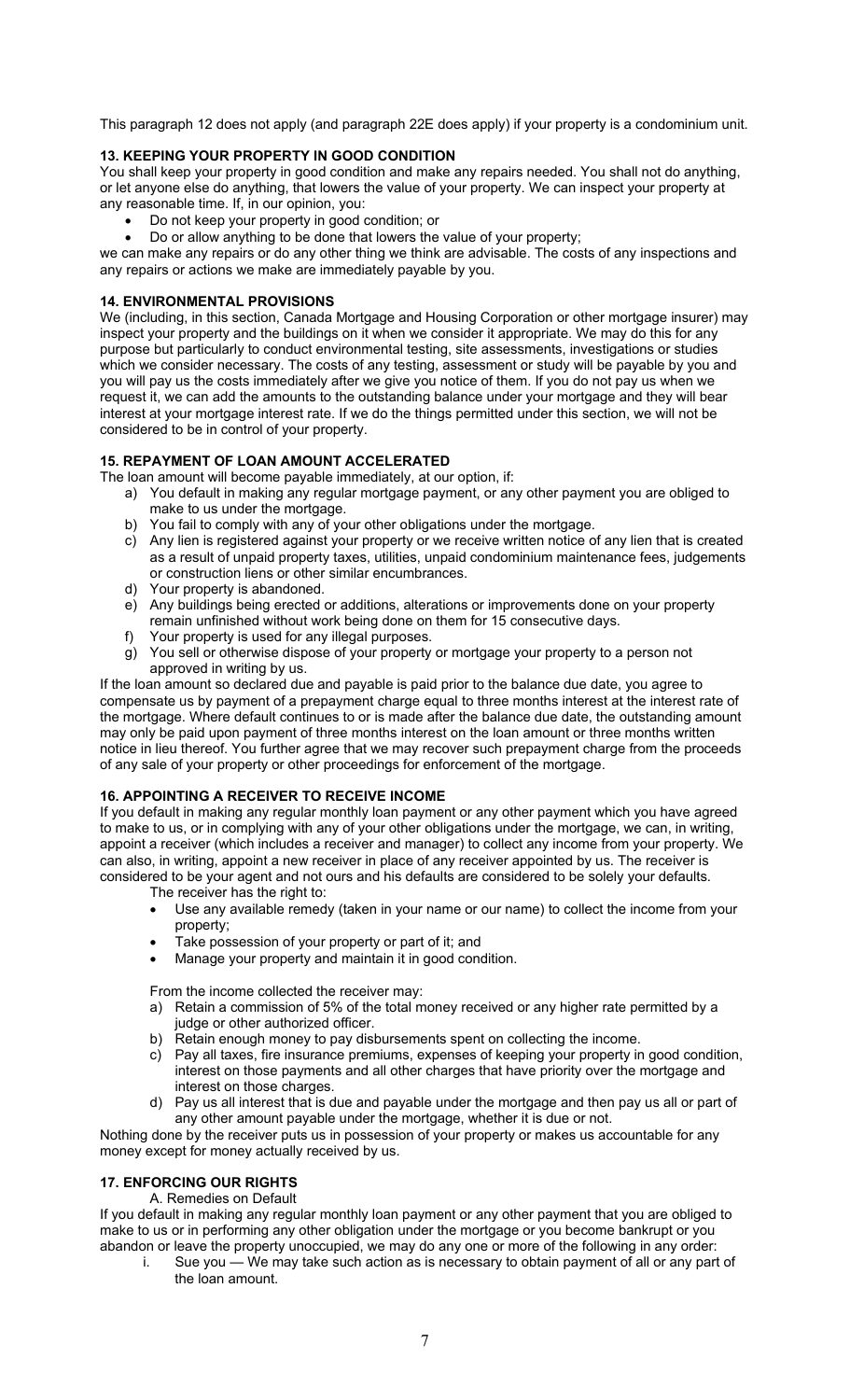- ii. Foreclose We may commence court proceedings to foreclose your right, title and equity of redemption to all or part of your property. If we obtain a final order of foreclosure, your property will by law become our property.
- iii. Court sale -- We may also ask the court to order the sale of your property. If the court makes such an order, it will supervise the sale proceedings. The net proceeds of the sale will be applied to reduce the loan amount. Any balance remaining after all claims have been satisfied will be paid to you. If the amount we receive from the sale of your property is less than the loan amount, you must pay us the difference.
- iv. Power of sale If default has continued for 15 days, we can on 35 days' notice to you:
	- a. Sell all or part of your property (for cash or on credit, or partly for cash and partly on credit) by private sale or public auction for the price and on whatever terms we can negotiate;
		- b. Lease it on such terms and for whatever period we may decide upon.

Notice shall be given to you and to such other persons in the manner and as required by law at the time it is given.

We may apply the net proceeds of the sale or lease to reduce any part of the loan amount. Any balance remaining after all claims have been satisfied will be paid to you. If the amount we receive from the sale or lease of your property is less than the loan amount, you must pay us the difference.

- v. Possession -- We can enter on your property at any time, without the permission of any person, and make all arrangements that we consider advisable to:
	- Inspect, lease, collect rents or manage your property;
	- Repair or put in order any building on your property;
	- Complete the construction of any building on your property.

We can also take whatever action is necessary to recover and keep possession of your property. If we take possession, we are not responsible for preserving your property and will account only for any money we actually receive from the property.

vi. Other action – we can take any other remedy available to us under applicable law.

B. You will not interfere — You will not interfere with our possession of your property (if we go into possession of your property in enforcing our above rights) or with the possession of any receiver we appoint nor with the possession of anyone to whom your property is sold or leased by us or any receiver. You agree not to make any claim concerning the sale or lease of your property against anyone who buys or leases it from us or any receiver, or anyone who buys or leases it after that time.

C. Our expenses — You will immediately pay all our expenses of enforcing our rights. Our expenses include our costs of taking or keeping possession or your property, an allowance for the time and services of our employees and of the company servicing the mortgage who are utilized in so doing, our legal fees and disbursements on a full indemnification basis and all other costs related to protecting our interest under the mortgage.

D. Judgements — If we obtain a court judgement against you for your failure to comply with any of your obligations to us under the mortgage, the judgement will not result in a merger of the terms of the judgement with our other remedies or rights to enforce your other obligations under the mortgage. We will continue to be entitled to receive interest on the loan amount at the rate payable on the loan amount and at the same times as provided for in the mortgage. The rate of interest payable on any judgment shall be calculated and payable in the same way as interest is calculated under the mortgage and at the same rate that interest is payable on the loan amount until the judgment has been paid in full.

## **18. DELAY IN ENFORCEMENT OF OUR RIGHTS**

No delay or extension of time granted by us to you or any other person in exercising the enforcement of any of our rights under the mortgage nor any agreement referred to in paragraph 21 shall affect our rights to:

- a. Receive all payments you are obliged to make to us, when they are due and payable.
- b. Demand that you repay the loan amount and all interest which is due and payable, on any default by you.
- c. Have you comply with all of your obligations to us under the mortgage.
- d. Have any other person comply with the obligations that person has to us under the mortgage.

## **19. PROGRESS ADVANCE CONSTRUCTION MORTGAGE TERMS**

An improvement means any alteration, addition or repair to any building on your property or any construction, erection or installation on your property. If the purpose of the mortgage is to finance an improvement via progress advances, you must so inform us in writing immediately and before any advances are made under the mortgage. You must also provide us immediately with copies of all contracts and subcontracts relating to the improvement and any amendments to them. You agree that any improvement shall be made only according to contracts, plans and specifications approved in writing by us in advance. You must complete all such buildings or improvements as quickly as possible and provide us with proof of payment of all contracts from time to time as we require. We will make advances (part payments of the principal amount) to you based on the progress of the improvement, until either completion and occupation or sale of your property. We will determine whether or not any advances will be made and when they will be made. Whatever the purpose of the mortgage may be, we may in our sole and absolute discretion hold back funds from advances until we are satisfied that you have complied with the holdback provisions of the Construction Lien Act as amended or re-enacted. You authorize us to provide information about the mortgage to any person claiming a construction lien on your property.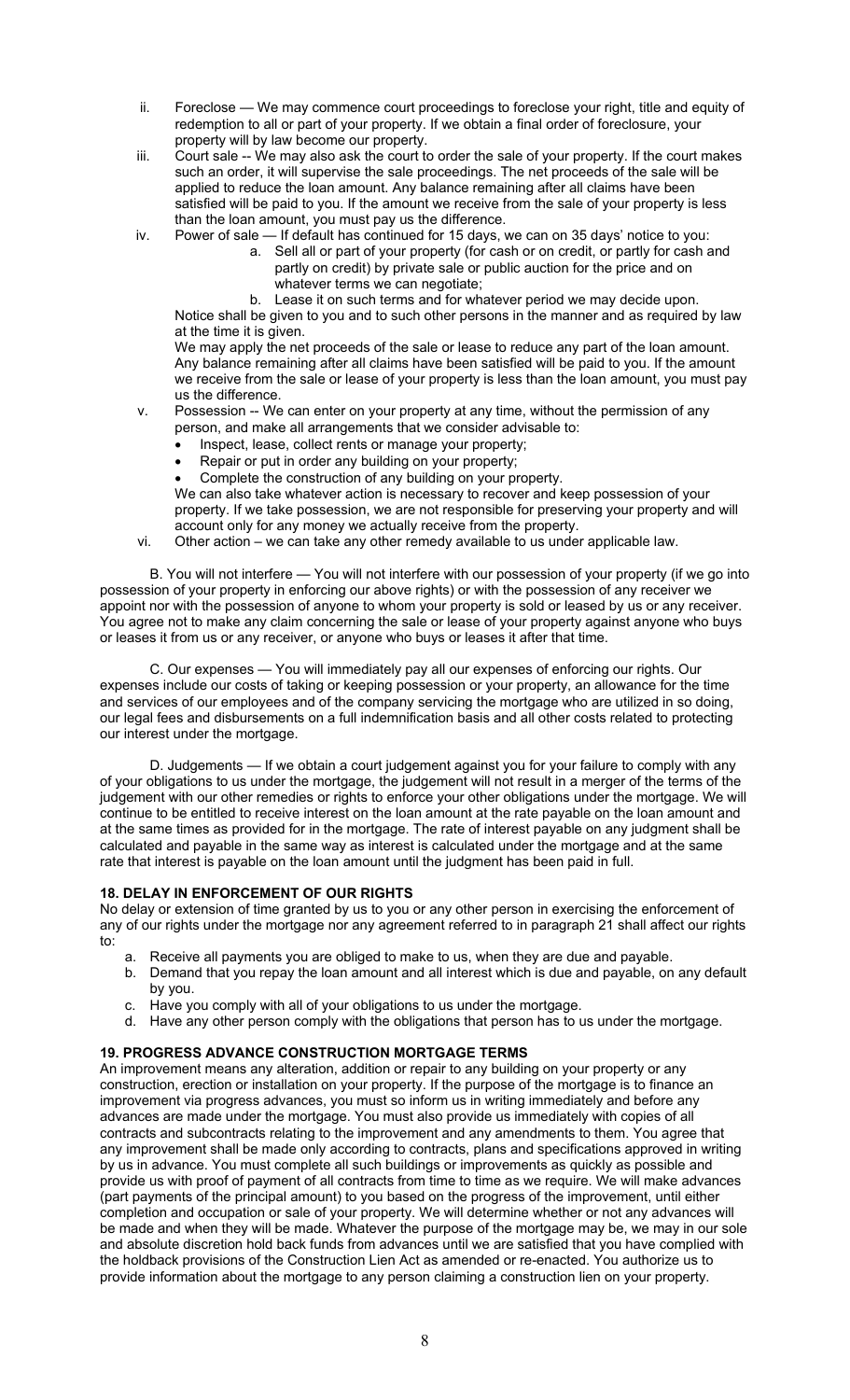## **20. RELEASING YOUR PROPERTY FROM THE MORTGAGE**

We may establish the terms for releasing our interest in all or part of your property (that is, we may discharge, or partially discharge, your property) from the mortgage whether we receive value for our release or not. If we release part of your property from the mortgage at any time, the rest of your property will continue to secure the loan amount. We are only accountable for money actually received by us.

If your property is subdivided before our interest in your property comes to an end, the mortgage will be secured by each part into which your property is subdivided. This means that each part will secure repayment of the total amount you owe us, even if we release another part of your property from the mortgage.

We can release you, any guarantor, or any other person from performing any obligation contained in the mortgage or any other security document, without releasing any part of your property secured by the mortgage or any other security, and any such release shall not release any other person from the obligations in the mortgage.

## **21. RENEWING OR OTHERWISE AMENDING THE MORTGAGE**

We may from time to time enter into one or more written agreements with you (or with any one to whom your property is transferred) to amend the mortgage by extending the time for payment, renewing it or its term for further periods of time, changing the interest rate payable under the mortgage or otherwise altering the provisions of the mortgage. Whether or not there are any encumbrances on your property in addition to the mortgage at the time the agreement is entered into, it will not be necessary to register the agreement on title in order to retain priority for the mortgage, as amended, over any instrument registered after the mortgage. Any reference in this set of Additional Terms and Covenants to the mortgage means the mortgage as amended by any such agreement or agreements.

You or any person liable in any manner for payment or performance of any other terms of the mortgage will not be released and will continue fully liable with or without notice, consent or agreement to any such renewal, extension or amendment.

#### **22. CONDOMINIUM/STRATA LOT PROVISIONS**

If your property is a condominium unit or strata lot, you are also to comply with the provisions in this paragraph 22 in addition to all of the other provisions of the mortgage (except paragraph 12). In this section, condominium also means strata, condominium unit or unit also means strata lot and condominium corporation also means strata corporation.

In this paragraph 22, the Condominium Act, the Strata Property Act or similar legislation governing condominium property in the province in which your property is located, each as amended or re-enacted, is called the **Act**. Expressions used below which are the same as those in the Act have the same meaning as those in the Act, except that the expression **condominium property** has the same meaning as the word "property" in the Act.

A. You will comply with the Act, and with the declaration, by-laws and rules of the condominium corporation (the **corporation**) relating to your property and provide us with proof of your compliance from time to time as we may request.

B. You will pay the common expenses for your property to the corporation on the due dates. Or, if we exercise our right to collect your contribution towards the common expenses from you, you will pay the same to us upon being so notified. We can accept a statement which appears to be issued by the corporation as conclusive evidence for the purpose of establishing the amounts of the common expenses and the dates those amounts are due.

C. You will forward to us any notices, assessments, by–laws, rules and financial statements of the corporation you receive (or are entitled to receive) from the corporation.

- D. You will maintain all improvements made to your unit and repair them after damage.
- E. Insurance In addition to the insurance which the corporation must obtain, you must:
	- i. Insure all improvements which you or previous owners have made to your unit;
	- ii. Obtain insurance for those additional risks that we require;
	- iii. Insure your common or other interest in buildings (whether presently existing or built in the future, both during construction and afterwards) which are part of the condominium property or assets of the corporation if the corporation fails to insure the buildings or assets as required or if we require you to do so;
	- iv. Assign your insurance policies to us and (as far as permitted by law) your interest in the policies held by the corporation.
	- v. Provide us with proof that the required insurance is in force, as well as evidence of any renewal or replacement of the insurance, within fifteen days before the insurance expires or is terminated.
	- vi. Do all that is necessary to collect insurance proceeds.

Each of your insurance policies (and those of the corporation) must comply with the following:

- Your property must be covered against destruction or damage by fire and other perils usually covered in fire insurance policies and against any other perils we require for its full replacement cost (the maximum amount for which it can be insured ) in Canadian dollars;
- The insurance company and the terms of the policy must be satisfactory to us.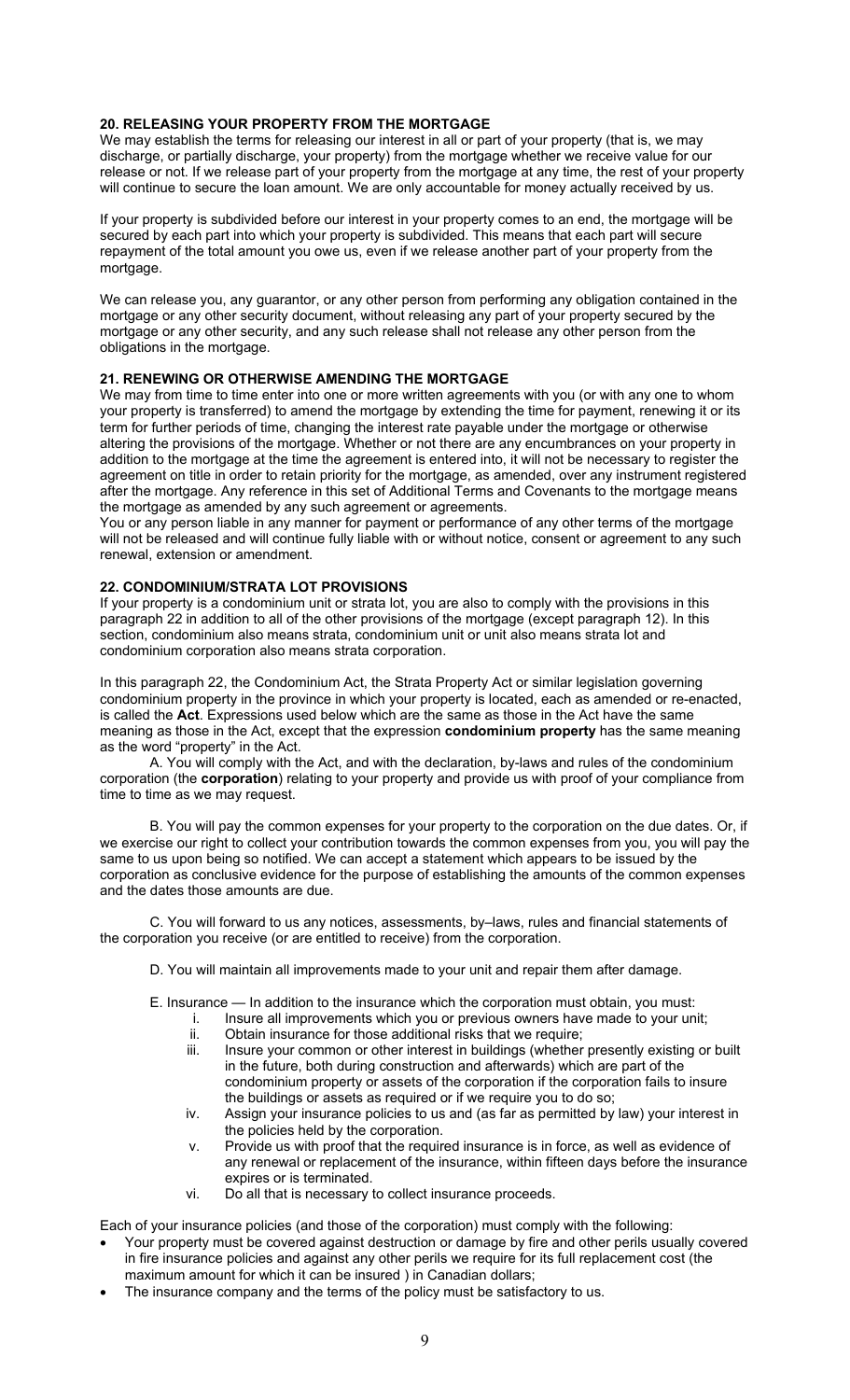If you fail to insure your property as required in this paragraph 22, we can, but are not obliged to, obtain any insurance which you are required to obtain. What we pay for this insurance will immediately become payable by you to us. If any loss or damage occurs, you, on behalf of the condominium corporation and yourself, will provide us immediately, at your expense, with all necessary proofs of claim. You will also do all necessary acts to enable us to obtain payment of insurance proceeds. You will seek to ensure the full compliance by the condominium corporation with its duties and obligations under the **Condominium Act**  and the Declaration and By-Laws of the condominium corporation.

To the extent permitted by law, insurance proceeds may, in whole or in part, at our option be:

- a. Applied to rebuild or repair the damage to your property;
- b. Paid to you;
- c. Paid to any other person who owns or did own the property, as established by the registered title; or
- d. Applied, at our sole discretion, to reduce any part of the loan amount, whether due or not yet due.

F. You must pay certain other expenses — In addition to our other rights and remedies contained in the mortgage, you will pay us immediately all our expenses in relation to:

- Any by-law, resolution, rule or other matter (other than one for which only a vote of the majority present at the meeting is required);
- The enforcement of our right to have the corporation or any owner comply with the Act, declaration, bylaws and rules; and
- Our exercising any voting rights we may have.

Where our expenses relate to other units as well as to your property, the amount you are required to pay will only be the expenses related to your property as we determine.

G. Voting and other rights — You authorize us to exercise your rights under the Act to vote, consent and dissent. You also authorize us to exercise your rights to:

- Demand the corporation purchase your unit and common interest, where provided under the Act;
- Elect to have the value of your unit and common interest or that of the condominium property determined by arbitration;
- Receive your share of the corporation's assets and the proceeds from the sale of your unit and common interest or of the condominium property or any part of the common elements.

If we do not exercise your rights, you may do so according to any instructions we may give you. Before making such a demand or election you must obtain our prior written approval. You must do this even if we do not have the right to make the demand or election as between ourselves and the corporation, and even if we had previously arranged for you to exercise that right.

Nothing done under this paragraph 22 puts us in possession of your property. We are not liable for any action we may take in doing what you have authorized us to do or for any failure to act. We may at any time revoke any arrangement we make for you to do anything you have authorized us to do.

H. Our additional rights under the mortgage — You authorize us to do the following:

- Inspect your property at any reasonable time.
- ii. Do any needed maintenance or repairs after damage.
- iii. Inspect the corporation's records
- iv. Remedy any failure of yours to comply with the Act or the declaration, by-laws and rules of the corporation.

I. Repayment of the loan amount may be accelerated — The loan amount will become payable immediately, at our option, if:

- i. The corporation fails to comply with the Act and the declaration, by laws and rules of the corporation;
- ii. The corporation fails to:
	- insure all the condominium units and common elements according to law and according to any additional requirements of ours;
	- insure its assets if we so require and according to our requirements;
	- provide us with proof that the insurance is in force, if we ask for it; or
	- do all that is necessary to collect insurance proceeds;
- iii. The corporation does not, in our opinion, manage the condominium property and assets in a careful way;
- iv. The corporation fails to keep the corporation's assets in good repair and working order;
- v. The corporation makes any substantial modification to the common elements or the corporation's assets without our approval;
- vi. There has been substantial damage and the owners have voted for termination of the condominium;
- vii. A sale of the condominium property or any part of the common elements is authorized.
- viii. A court makes an order that the government of the condominium property by the Act be terminated; or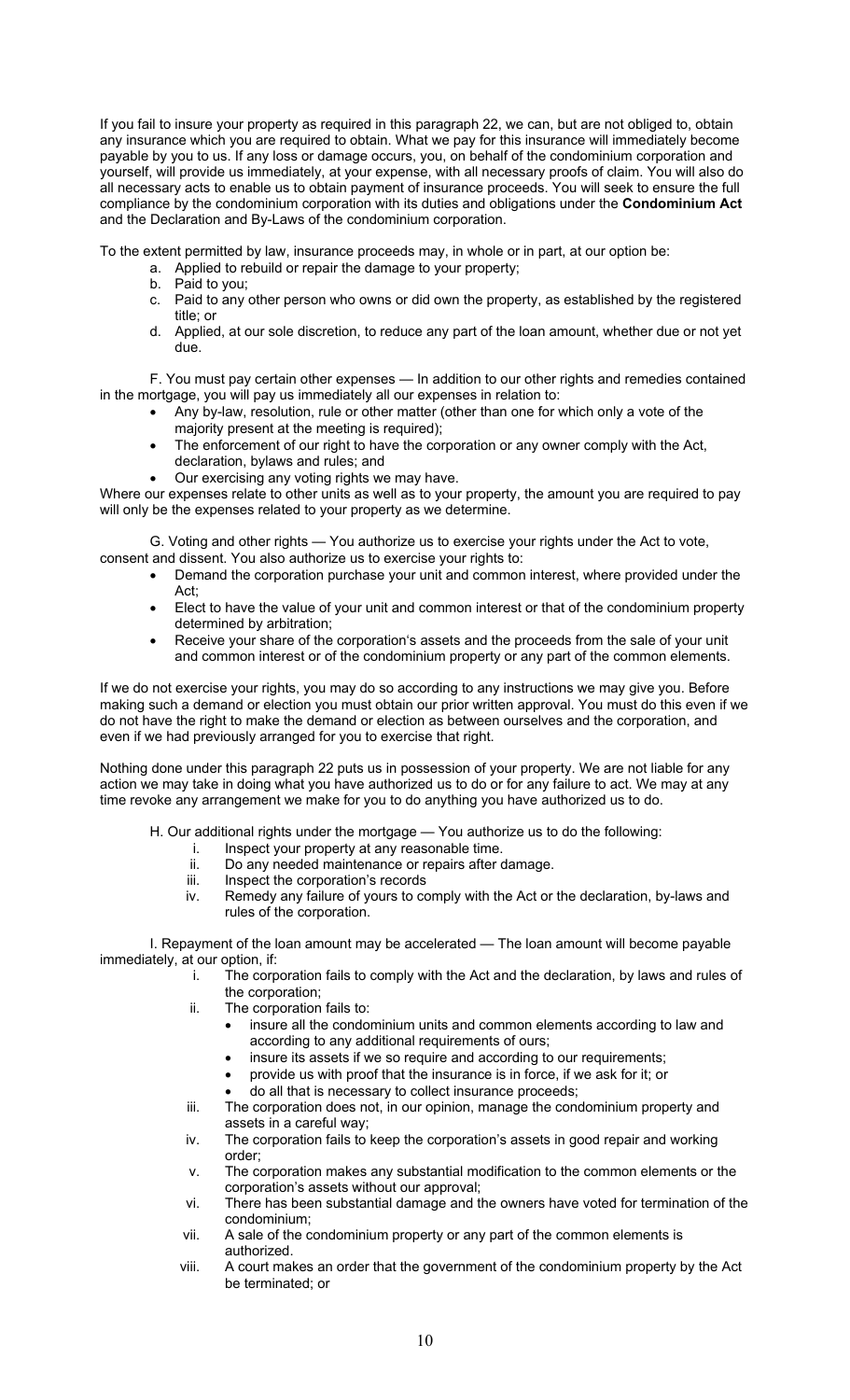ix. The condominium property ceases to be governed by the Act.

Our rights will not be affected by the fact that we voted for or consented to such termination, sale or order or to the condominium property not being governed by the Act.

J. Termination of the corporation — If your property ceases to be governed by the Act:

- All the terms of the mortgage continue to apply;
- You authorize us to agree with anyone to a partition of the condominium property. We can pay or receive money to ensure that the partition is equal and you will reimburse us, immediately, for any money we have paid. We can also execute all documents and do all acts needed to carry out the partition;
- Your share of the corporation's assets and the proceeds from the sale of your unit and common interest or of the condominium property or any part of the common elements shall be paid to us (unless we notify you to the contrary in writing) and you will do all things necessary to accomplish this; and
- Any money received by us (after payment of all our expenses) may be applied to reduce any part of the loan amount. Any balance remaining after all claims have been satisfied will be paid to you.

## **23. DISCHARGE**

When our interest in your property comes to an end, we will provide, at our sole discretion, either a full discharge of our claim (which is called a Discharge of Charge/Mortgage) or a written confirmation that our claim has been discharged (which is called a Notification of Discharge). You will give us a reasonable time in which to prepare such documents and you will pay our usual administrative fee for preparing, reviewing, signing or registering the discharge document and all legal and other expenses we incur in so doing. In the event we provide you with a Discharge of Charge/Mortgage, you will be responsible for registering the documentation and for all costs relating to such registration.

When our interest in your property comes to an end and you request that we assign your mortgage we will prepare an assignment to the mortgage for you. You will give us a reasonable time in which to prepare and sign the assignment and you will pay our usual administrative fee for preparing, reviewing and signing the documentation and all legal and other expenses we incur in so doing. You will be responsible for registering the documentation and for all costs relating to such registration. However, we will not assign the mortgage on your direction and will only deliver a discharge of the mortgage where we are or have been in possession of the property upon default under the mortgage.

## **24. HEADINGS**

Headings form no part of the mortgage. They are used so that parts of the mortgage can easily be referred to.

## **25. WHO IS BOUND BY THE MORTGAGE**

You agree to observe and be bound by all of the terms and obligations contained in the mortgage. The mortgage will also be binding on your heirs, personal and legal representatives, successors or assigns, our successors, assigns or legal representatives and anyone else to whom your property is transferred. As well, the mortgage will be binding on anyone to whom it is transferred by us. All persons who sign the mortgage as chargors are collectively and individually (that is, jointly and severally) bound to comply with all obligations under the mortgage.

## **26. STATUTORY COVENANTS EXCLUDED**

The covenants implied or incorporated into a mortgage by statute in the province where your property is located are, to the extent permitted by statute, excluded or overridden by the terms of this mortgage.

## **27. GUARANTEE**

In this paragraph 27, **guarantor** means each person who signs the mortgage as guarantor. **Chargor**  means the person or persons who sign the mortgage as chargor and **property** means the property charged by the mortgage.

In return for us making a loan to the chargor, the guarantor, by signing the mortgage, guarantees the chargor's payments (including interest, whether or not the interest rate is changed), and compliance with the chargor's other obligations, under the mortgage. Each guarantor agrees that, if the chargor defaults in making any payment or in performing any other obligation under the mortgage, the guarantor will pay us all of the unpaid payments and comply with all of the obligations which have not been complied with by the chargor. Each guarantor will be collectively and individually (that is, jointly and severally) responsible with the chargor and with one another (if more than one) for all obligations under the mortgage.

It is understood that we can without lessening the guarantor's liability and without obtaining the consent of or giving notice to the guarantor:

- Grant any extensions of time for payment and extensions of the term of the mortgage, including any renewals of the mortgage or its term for further periods of time;
- Increase the rate of interest payable under the mortgage, either during the initial term or in any subsequent renewal period;
- Release the whole or any part of the property from the mortgage or any other security;
- Otherwise deal with the chargor, any other person (including any guarantor), any security (including the mortgage) or the property, including releasing, realizing on or replacing any security we may hold;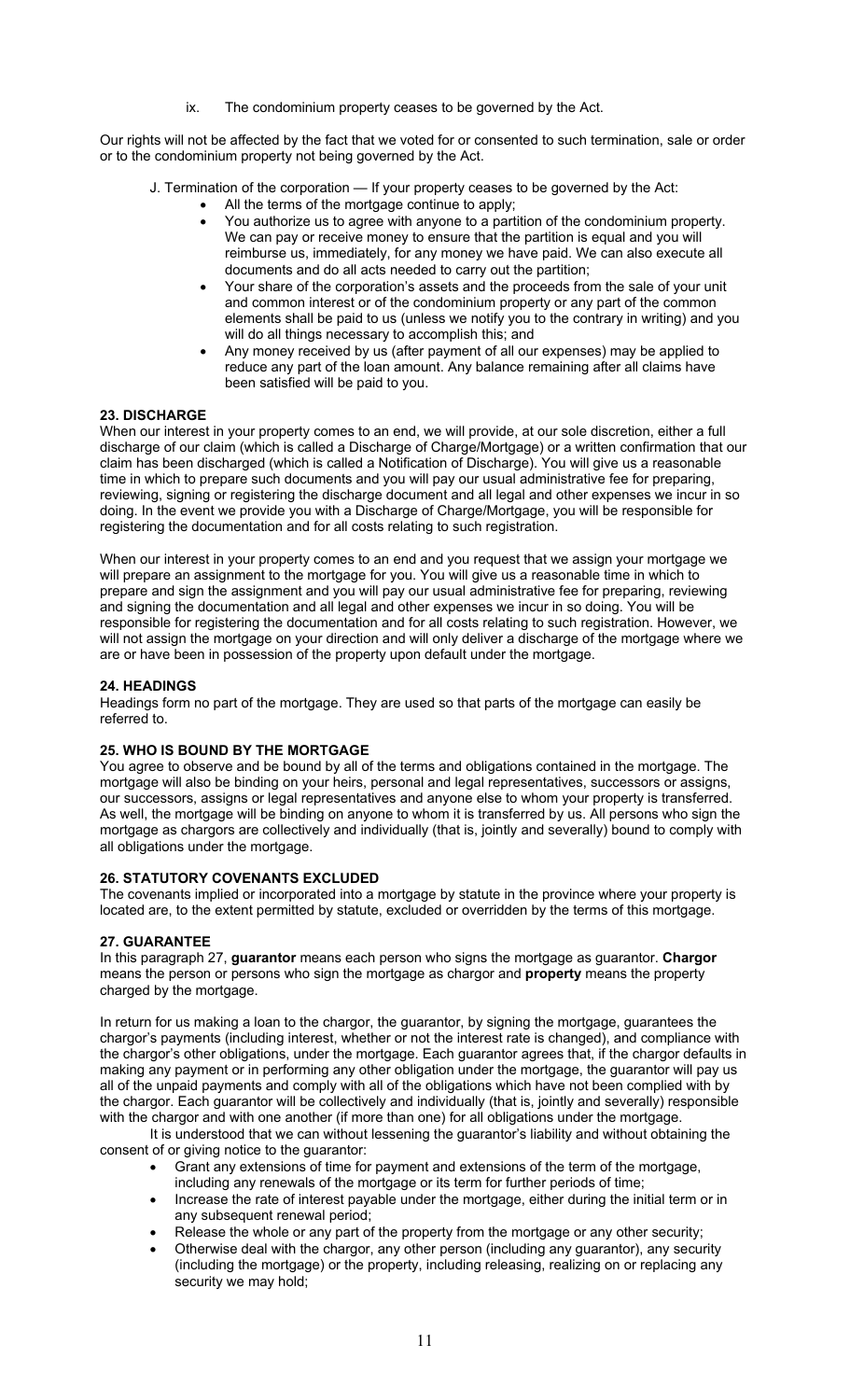• Waive any provision of the mortgage or change any of the terms of the mortgage at any time during the initial term of the mortgage or in any subsequent renewal period;

either before or after requiring payment from any person without affecting the guarantee. We may require payment from any guarantor without first trying to collect from the chargor or any other person (including any guarantor) or on any security (including the mortgage). Each guarantor's obligations shall be binding upon the guarantor's successors or personal representatives.

# **28. FEES AND EXPENSES**

A. Servicing Fees.

 You agree to pay to us servicing fees to cover our reasonable time and costs for administration of the mortgage including without limitation, a fee or allowance for

(a) administering the account for the collection and payment of taxes, an annual fee;

(b) dealing with each late or missed payment and for replacement of each cheque or other instrument not honoured when presented for payment, or any preauthorized payment which does not clear as scheduled,

(c) preparing each information, arrears, reinstatement, discharge or other mortgage statement, whether provided to you, our agents or solicitors or any other interested person,

(d) processing each application to obtain our consent to assume the mortgage or our approval or consent for any other matter required by the mortgage whether or not approval or consent is provided or the matter is completed,

(e) processing each extension, port, renewal, payment frequency change, restructuring or other amendment of the mortgage, whether or not completed,

(f) investigating status of any insurance, administering insurance cancellations and paying insurance premiums and dealing with insurance claims,

(g) providing a copy or duplicate of documents from our file or an amortization schedule, a payment history, tax account history, audit verification and other services of a clerical nature including retrieval, copying, transmission and other charges,

(h) investigating status of realty tax payments and administering tax payments,

(i) registering a financing statement or financing change statement or issuing or receiving any notice or information, security status or acknowledgement request and conducting any required searches, (j) registering electronically or otherwise or executing and delivering any discharge of this mortgage

(notwithstanding that the discharge may have been prepared by you or other person on your behalf), (k) generally, any matter connected with the proper administration of the mortgage and property including inquiring into compliance, dealing with or enforcing any obligation contained in the mortgage and including, without limitation, with respect to taxes, condominium fees and matters, insurance, repair and construction, environmental matters, leases and other encumbrances, managing or selling the property.

Our servicing fees shall be the amounts established, disclosed and generally applied by us from time to time and may be ascertained upon inquiry to us.

## B. Costs.

 You agree to pay us all amounts we expend and costs we incur in any manner in connection with this mortgage including, without limitation, expenses in relation to:

(a) collecting payments under and enforcing and realizing the security of this mortgage;

(b) defending or otherwise dealing with any action or proceeding in which we by reason of the mortgage may be a party or otherwise interested including without limitation any construction lien or similar matter, any seizure or prosecution by police or other authority, any foreclosure, sale, redemption, assessment or other action or proceeding by any other encumbrancer or any certificate of pending litigation or other title matter;

(c) performing or complying with any of your obligations under this mortgage including, without restriction, those relating to insurance, condominium, repair and construction, leases, taxes, prior encumbrances and environmental matters.

All legal costs incurred by us in dealing with compliance with any term and in enforcement of the mortgage shall be paid by you in full (including legal fees for any court proceeding on a substantial indemnity basis ).

C. Interest and Security for Fees and Costs.

 All the above described fees and costs, allowances and expenses shall be secured by this mortgage, shall bear interest at the interest rate of the mortgage from the date incurred or calculated by us and shall be payable by you forthwith on demand.

## **29. SECURITIZATION**

We may, at our option, sell, assign or encumber your mortgage to one or more third party(ies) without notice to you, any guarantor or any spouse signing your mortgage and without requiring any consent. If we do so, you agree that your mortgage shall continue to secure all amounts owing under your mortgage. Once sold or assigned, your mortgage may be repurchased by us, whether or not it is in default. You and each guarantor and spouse executing the mortgage hereby authorize and consent to us or any other person having an interest in the mortgage from time to time and their or our respective agents and advisors including any party retained to service the mortgage, releasing, disclosing and assigning any personal or other information (including financial information) with respect to you, any guarantor and your spouse, the mortgage loan and your property, regardless of the scope of distribution and to any such other person as may be required to complete, administer, realize, assign, securitize or otherwise deal with your mortgage from time to time.